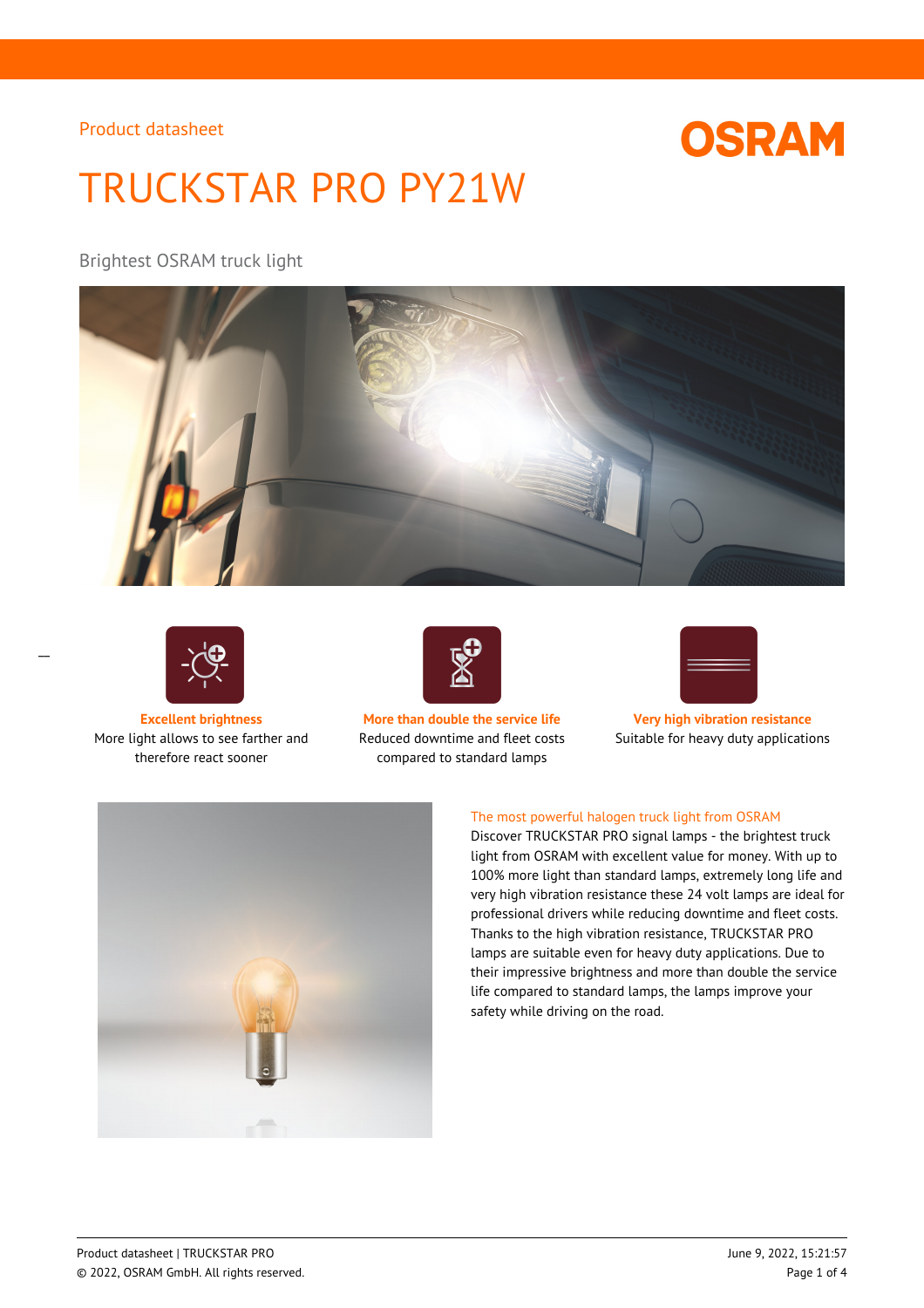#### Technical data

## **Product information**

| Order reference                             | 7510TSP        |
|---------------------------------------------|----------------|
| Application (Category and Product specific) | Auxiliary lamp |

## **Electrical data**

| Power input           | 28 W    |
|-----------------------|---------|
| Nominal voltage       | 24.0 V  |
| Nominal wattage       | 21.00 W |
| Power input tolerance | ±6%     |
| <b>Test voltage</b>   | 28.0 V  |

#### **Photometrical data**

| <b>Luminous flux</b>    | 250 lm |
|-------------------------|--------|
| Luminous flux tolerance | ±20%   |

# **Dimensions & weight**



| Length                | 52.5 mm   |
|-----------------------|-----------|
| <b>Diameter</b>       | $25.0$ mm |
| <b>Product weight</b> | 8.86q     |

## **Lifespan**

| Lifespan B3 | 250h  |
|-------------|-------|
| Lifespan Tc | 500 h |

# **Additional product data**

| <b>Base (standard designation)</b> | RAI |
|------------------------------------|-----|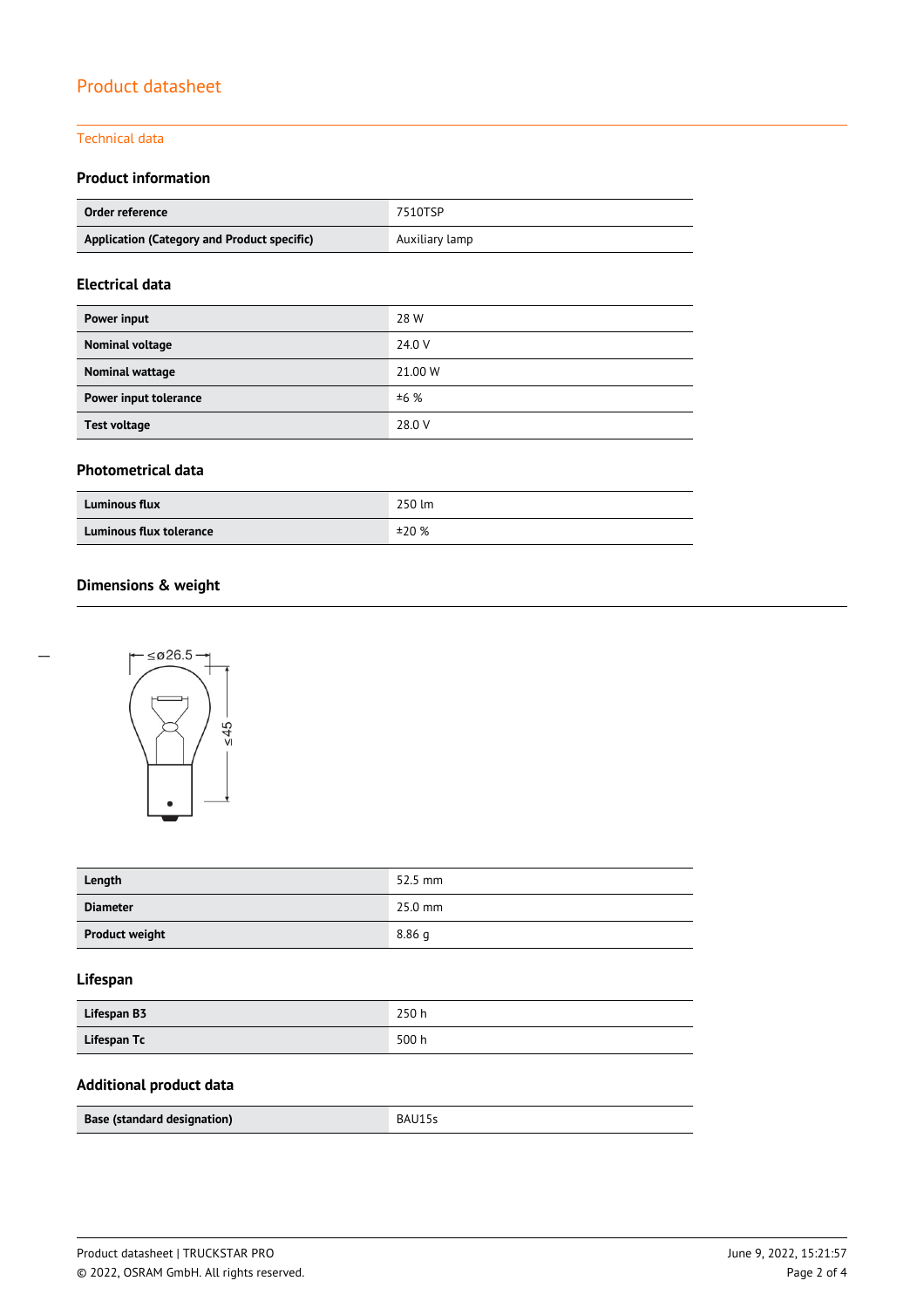#### **Capabilities**

| <b>Technology</b>                       | <b>AUX</b> |  |  |
|-----------------------------------------|------------|--|--|
| Certificates & standards                |            |  |  |
| <b>ECE category</b>                     | PY21W      |  |  |
| <b>Country specific categorizations</b> |            |  |  |
| Order reference                         | 7510TSP    |  |  |

### **Environmental information**

#### **Information according Art. 33 of EU Regulation (EC) 1907/2006 (REACh)**

| Date of Declaration               | 19-01-2022                                                                                                                                                                                              |
|-----------------------------------|---------------------------------------------------------------------------------------------------------------------------------------------------------------------------------------------------------|
| <b>Primary Article Identifier</b> | 4008321130969   4008321135193   4008321616111<br>4008321798169   4008321837257  <br>4008321856944   4052899341333   4062172072342<br>  4062172121095   4062172121231  <br>4062172121217   4062172158428 |
| Candidate List Substance 1        | No declarable substances contained                                                                                                                                                                      |
| Declaration No. in SCIP database  | In work                                                                                                                                                                                                 |

#### Logistical Data

 $\overline{a}$ 

| <b>Product code</b> | <b>Product description</b>          | Packaging unit<br>(Pieces/Unit) | <b>Dimensions (length</b><br>x width x height) | <b>Volume</b>          | <b>Gross weight</b> |
|---------------------|-------------------------------------|---------------------------------|------------------------------------------------|------------------------|---------------------|
| 4008321798169       | TRUCKSTAR PRO<br>PY <sub>21</sub> W | Unpacked                        | $- x - x -$                                    |                        |                     |
| 4008321798176       | TRUCKSTAR PRO<br>PY21W              | Folding carton box<br>10        | 58 mm x 54 mm x<br>139 mm                      | $0.44$ dm <sup>3</sup> | 110.60 <sub>q</sub> |
| 4008321798183       | TRUCKSTAR PRO<br>PY21W              | Shipping carton box<br>50       | $273$ mm x 145 mm x<br>65 mm                   | $2.57 \text{ dm}^3$    | $603.00 \text{ g}$  |

The mentioned product code describes the smallest quantity unit which can be ordered. One shipping unit can contain one or more single products. When placing an order, for the quantity please enter single or multiples of a shipping unit.

#### **Application advice**

For more detailed application information and graphics please see product datasheet.

#### **Disclaimer**

Subject to change without notice. Errors and omission excepted. Always make sure to use the most recent release.